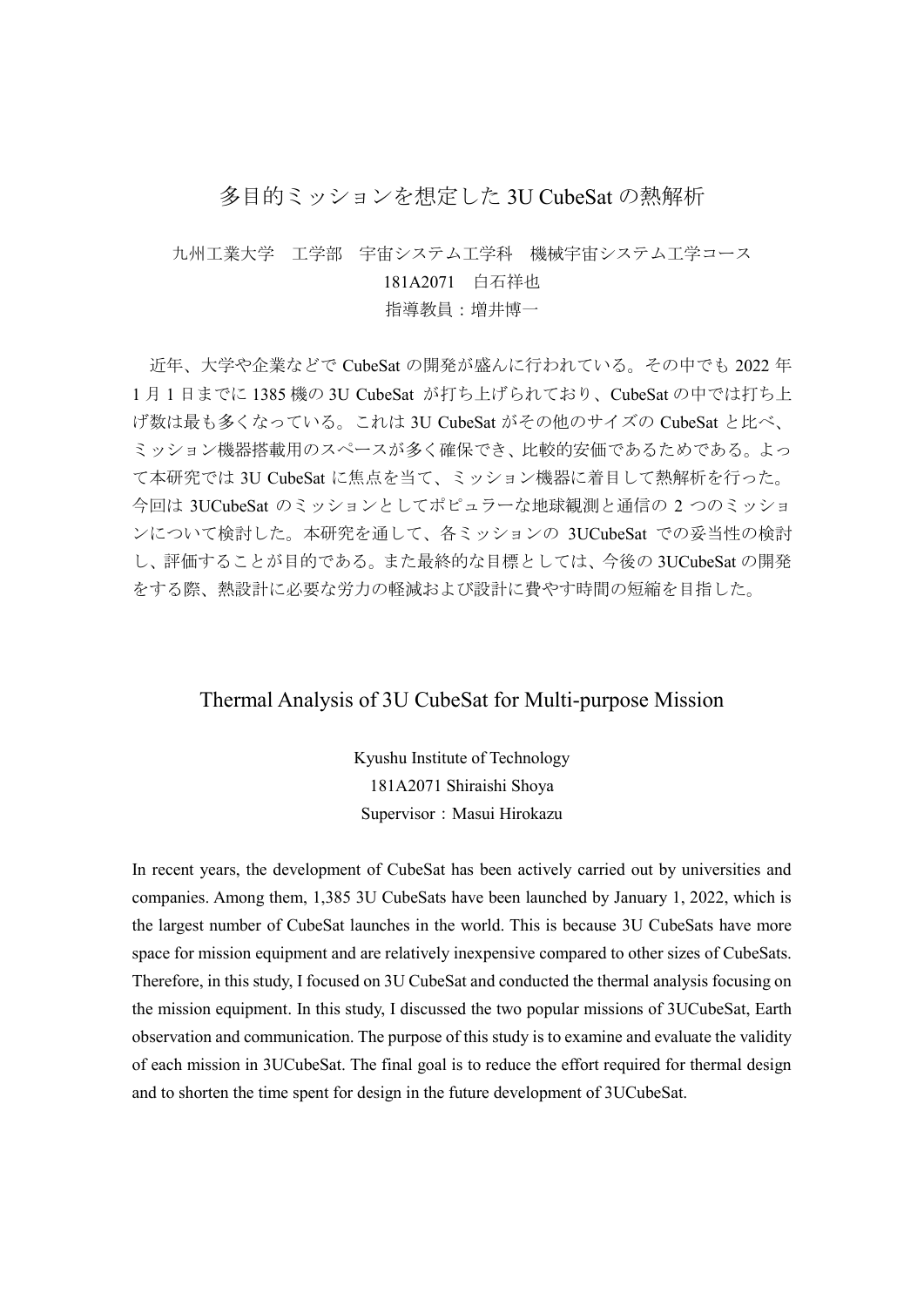| 第1章     |                                              |  |
|---------|----------------------------------------------|--|
| 1.1     |                                              |  |
| 1.2     |                                              |  |
| 第2章     |                                              |  |
| 2.1     |                                              |  |
| 2.1.1   |                                              |  |
| 2.1.1.1 |                                              |  |
| 2.1.1.2 |                                              |  |
| 2.1.1.3 |                                              |  |
| 2.1.1.4 |                                              |  |
| 2.1.1.5 |                                              |  |
| 2.1.1.6 |                                              |  |
| 2.1.2   |                                              |  |
| 2.1.2.1 | フーリエの法則……………………………………………………………………………………………13 |  |
| 2.1.2.2 |                                              |  |
| 2.1.2.3 |                                              |  |
| 2.2     |                                              |  |
| 2.2.1   |                                              |  |
| 2.2.2   |                                              |  |
| 2.3     |                                              |  |
| 2.3.1   |                                              |  |
| 2.3.1.1 |                                              |  |
| 2.3.1.2 |                                              |  |
| 2.3.2   |                                              |  |
| 2.3.2.1 |                                              |  |
| 2.3.2.2 |                                              |  |
| 2.3.2.3 |                                              |  |
| 2.3.3   |                                              |  |
| 2.3.4   |                                              |  |
| 2.3.4.1 |                                              |  |
| 2.3.4.2 |                                              |  |
| 2.3.4.3 |                                              |  |
| 2.3.4.4 |                                              |  |
| 2.4     |                                              |  |
| 第3章     |                                              |  |